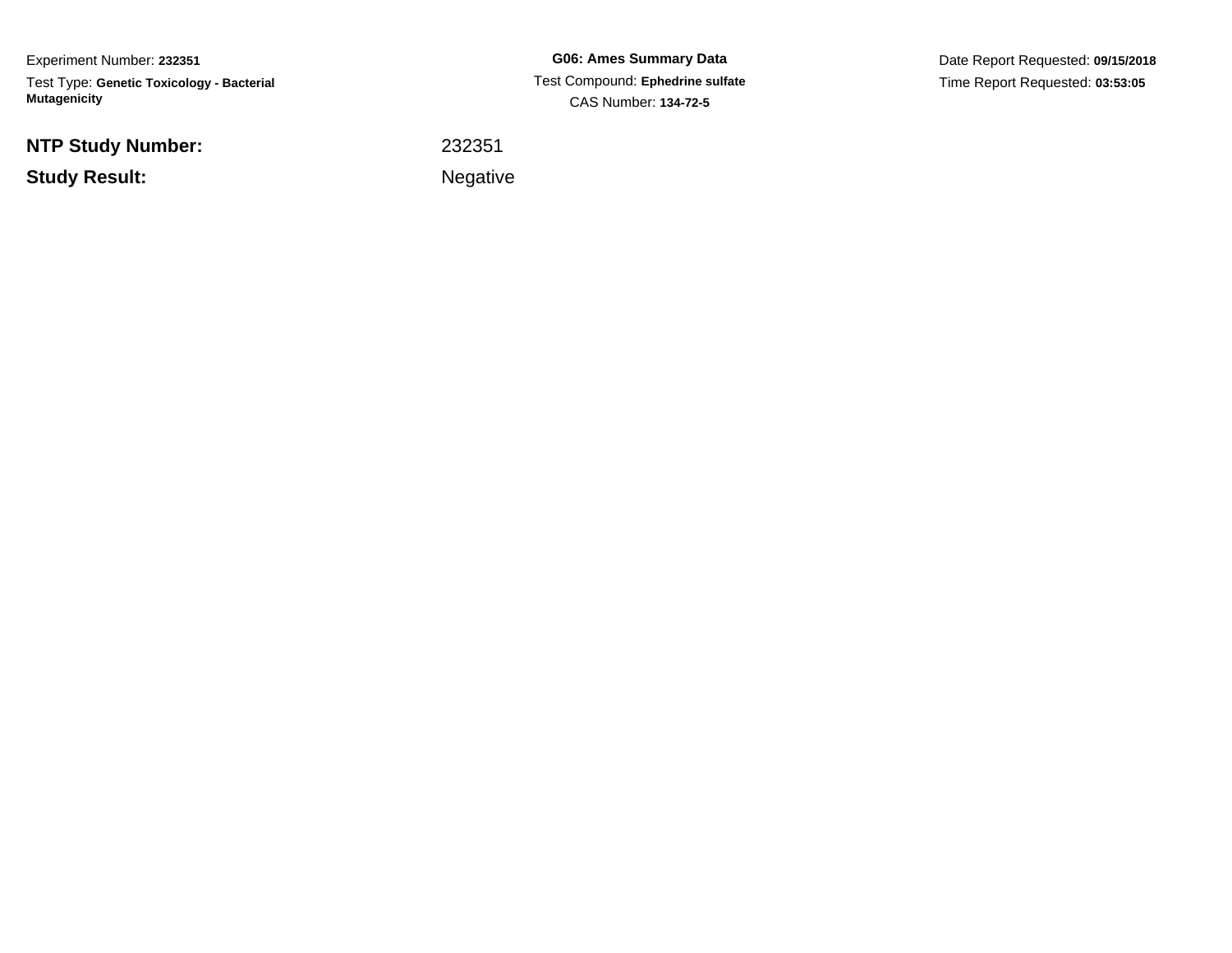| Experiment Number: 232351                                        |                   |                   | <b>G06: Ames Summary Data</b>                            |                        | Date Report Requested: 09/15/2018 |
|------------------------------------------------------------------|-------------------|-------------------|----------------------------------------------------------|------------------------|-----------------------------------|
| Test Type: Genetic Toxicology - Bacterial<br><b>Mutagenicity</b> |                   |                   | Test Compound: Ephedrine sulfate<br>CAS Number: 134-72-5 |                        | Time Report Requested: 03:53:05   |
|                                                                  |                   |                   | Strain: TA100                                            |                        |                                   |
| Dose (ug/Plate)                                                  | <b>Without S9</b> | <b>Without S9</b> | <b>With 10% Rat S9</b>                                   | <b>With 30% Rat S9</b> | With 10% Hamster S9               |
| Vehicle Control <sup>1</sup>                                     | $104 \pm 4.3$     | $96 \pm 8.7$      | $118 \pm 4.0$                                            | $75 \pm 3.5$           | $102 \pm 11.0$                    |
| 100.0                                                            | $98 \pm 4.4$      | $92 \pm 5.0$      | $104 \pm 5.2$                                            | $77 \pm 5.8$           | $100 \pm 5.3$                     |
| 333.0                                                            | $106 \pm 4.2$     | $97 \pm 6.7$      | $115 \pm 2.1$                                            | $75 \pm 2.2$           | $98 \pm 7.5$                      |
| 1000.0                                                           | $113 \pm 3.5$     | $94 \pm 6.1$      | $104 \pm 3.0$                                            | $74 \pm 6.4$           | $91 \pm 4.7$                      |
| 3333.0                                                           | $104 \pm 5.4$     | $88 \pm 3.8$      | $90 \pm 5.0$                                             | $81 \pm 2.9$           | $91 \pm 3.8$                      |
| 10000.0                                                          | $100 \pm 4.7^s$   | $96 \pm 5.1^s$    | $98 \pm 4.3$                                             | $85 \pm 6.4$           | $101 \pm 1.5$                     |
| <b>Trial Summary</b>                                             | Negative          | Negative          | Negative                                                 | Negative               | Negative                          |
| Positive Control <sup>2</sup>                                    |                   |                   |                                                          |                        | $1861 \pm 85.9$                   |
| Positive Control <sup>3</sup>                                    |                   |                   | $2503 \pm 40.8$                                          |                        |                                   |
| Positive Control <sup>4</sup>                                    |                   |                   |                                                          | $1073 \pm 33.0$        |                                   |
| Positive Control <sup>5</sup>                                    | $1093 \pm 31.9$   | $952 \pm 17.4$    |                                                          |                        |                                   |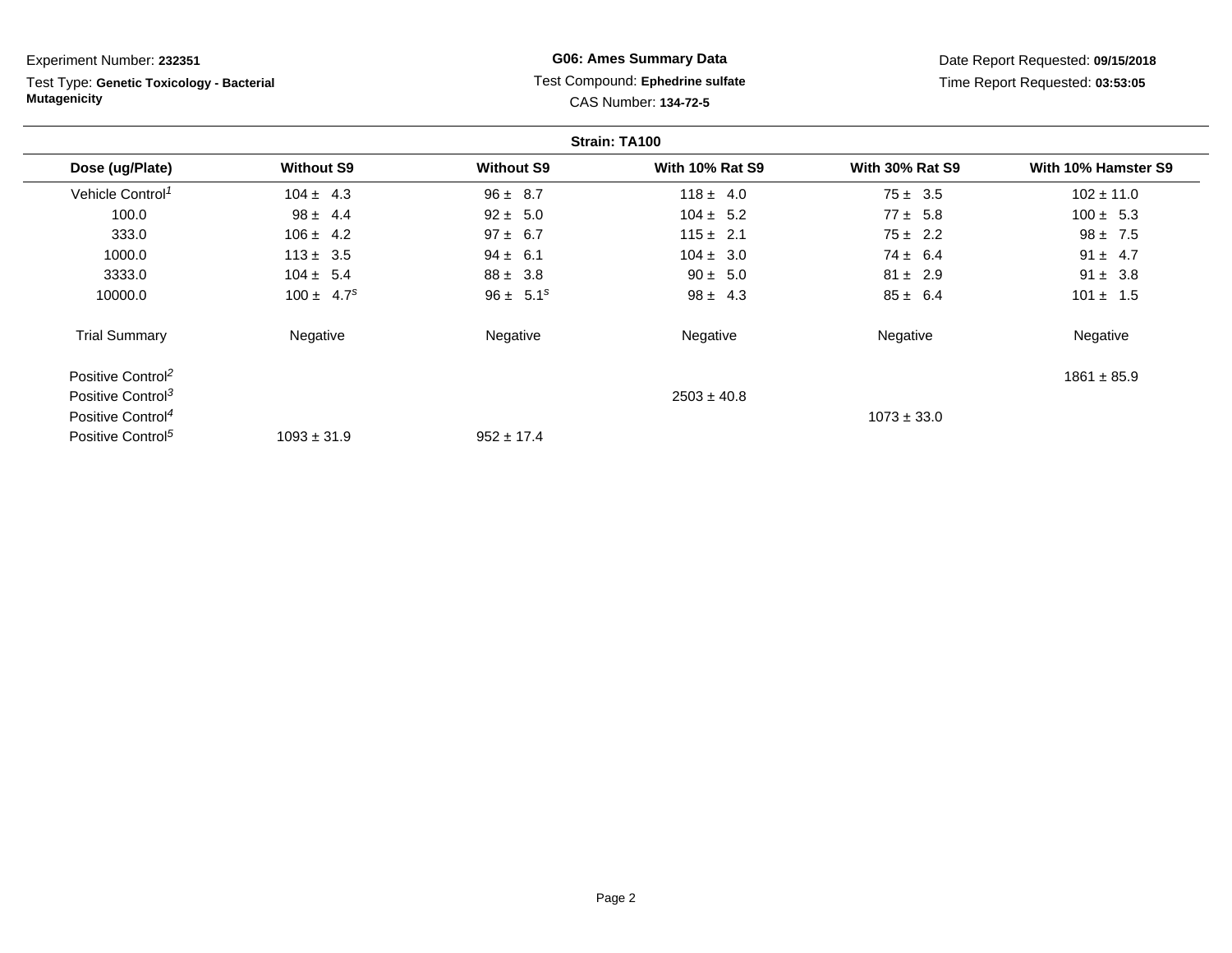Test Type: **Genetic Toxicology - Bacterial Mutagenicity**

| Dose (ug/Plate)               | With 30% Hamster S9 |
|-------------------------------|---------------------|
| Vehicle Control <sup>1</sup>  | $94 \pm 9.0$        |
| 100.0                         | $80 \pm 3.4$        |
| 333.0                         | $88 \pm 5.2$        |
| 1000.0                        | $81 \pm 1.3$        |
| 3333.0                        | $78 \pm 1.2$        |
| 10000.0                       | $78 \pm 1.5^s$      |
| <b>Trial Summary</b>          | Negative            |
| Positive Control <sup>2</sup> |                     |
| Positive Control <sup>3</sup> |                     |
| Positive Control <sup>4</sup> | $1484 \pm 32.2$     |
| Positive Control <sup>5</sup> |                     |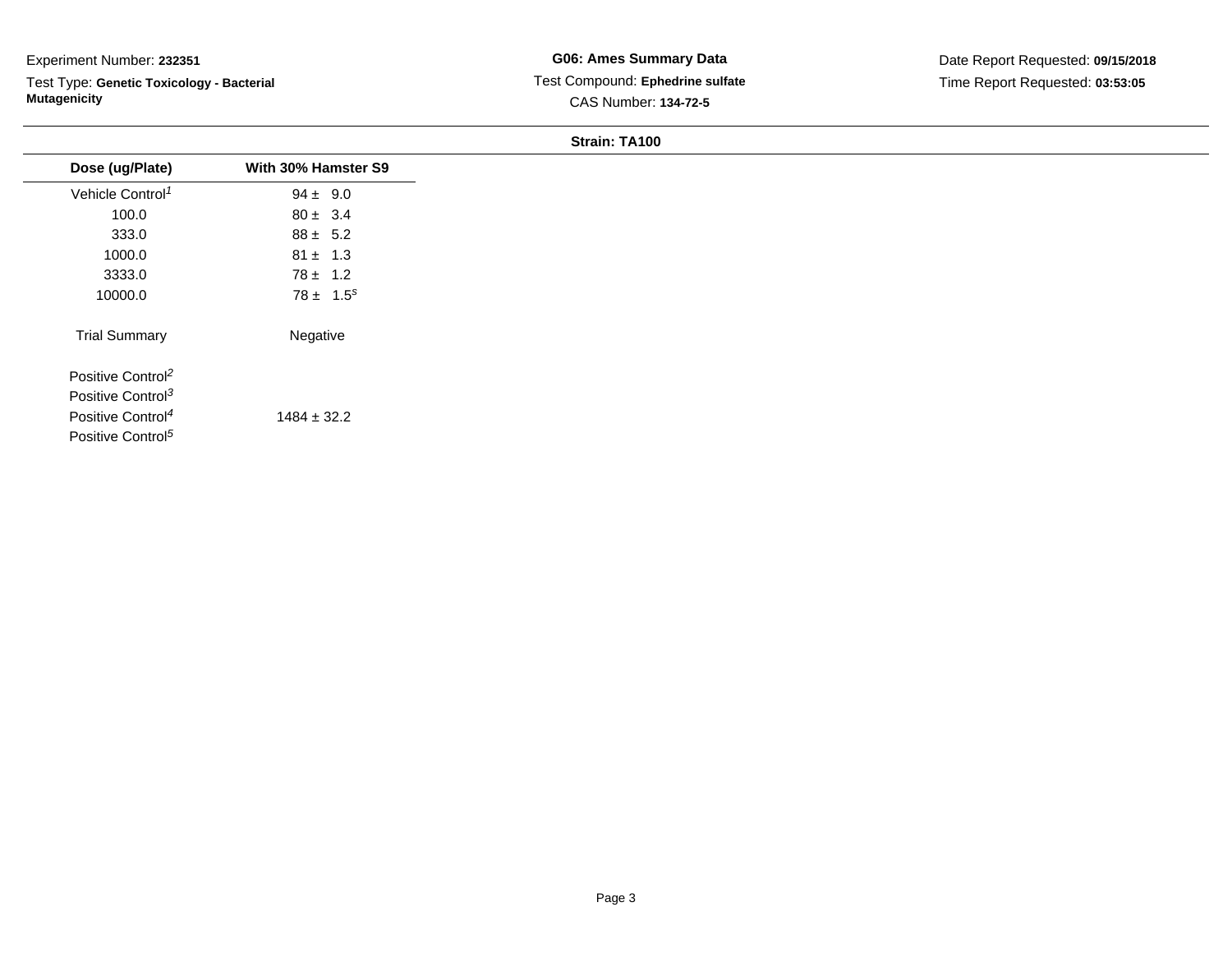| Experiment Number: 232351                                        |                   |                   | <b>G06: Ames Summary Data</b>                            |                        | Date Report Requested: 09/15/2018 |
|------------------------------------------------------------------|-------------------|-------------------|----------------------------------------------------------|------------------------|-----------------------------------|
| Test Type: Genetic Toxicology - Bacterial<br><b>Mutagenicity</b> |                   |                   | Test Compound: Ephedrine sulfate<br>CAS Number: 134-72-5 |                        | Time Report Requested: 03:53:05   |
|                                                                  |                   |                   | Strain: TA1535                                           |                        |                                   |
| Dose (ug/Plate)                                                  | <b>Without S9</b> | <b>Without S9</b> | <b>With 10% Rat S9</b>                                   | <b>With 30% Rat S9</b> | With 10% Hamster S9               |
| Vehicle Control <sup>1</sup>                                     | $20 \pm 1.5$      | $27 \pm 3.8$      | $13 \pm 3.5$                                             | $14 \pm 2.0$           | $11 \pm 0.3$                      |
| 100.0                                                            | $25 \pm 2.2$      | $26 \pm 1.5$      | $9 \pm 2.8$                                              | $20 \pm 2.0$           | $15 \pm 1.7$                      |
| 333.0                                                            | $20 \pm 4.7$      | $37 \pm 2.8$      | $12 \pm 0.9$                                             | $16 \pm 0.6$           | $11 \pm 2.7$                      |
| 1000.0                                                           | $21 \pm 0.3$      | $34 \pm 3.8$      | $10 \pm 1.5$                                             | $9 \pm 0.9$            | $7 \pm 3.1$                       |
| 3333.0                                                           | $18 \pm 2.0^s$    | $30 \pm 2.7$      | $10 \pm 1.8$                                             | $16 \pm 3.5$           | $11 \pm 1.3$                      |
| 10000.0                                                          | $19 \pm 1.0^s$    | $36 \pm 2.7^s$    | $10 \pm 3.2^s$                                           | $11 \pm 1.3^s$         | $15 \pm 3.8$                      |
| <b>Trial Summary</b>                                             | Negative          | Negative          | Negative                                                 | Negative               | Negative                          |
| Positive Control <sup>2</sup>                                    |                   |                   |                                                          |                        | $109 \pm 8.4$                     |
| Positive Control <sup>3</sup>                                    |                   |                   | $151 \pm 11.3$                                           |                        |                                   |
| Positive Control <sup>4</sup>                                    |                   |                   |                                                          | $133 \pm 6.1$          |                                   |
| Positive Control <sup>5</sup>                                    | $910 \pm 24.9$    | $866 \pm 30.0$    |                                                          |                        |                                   |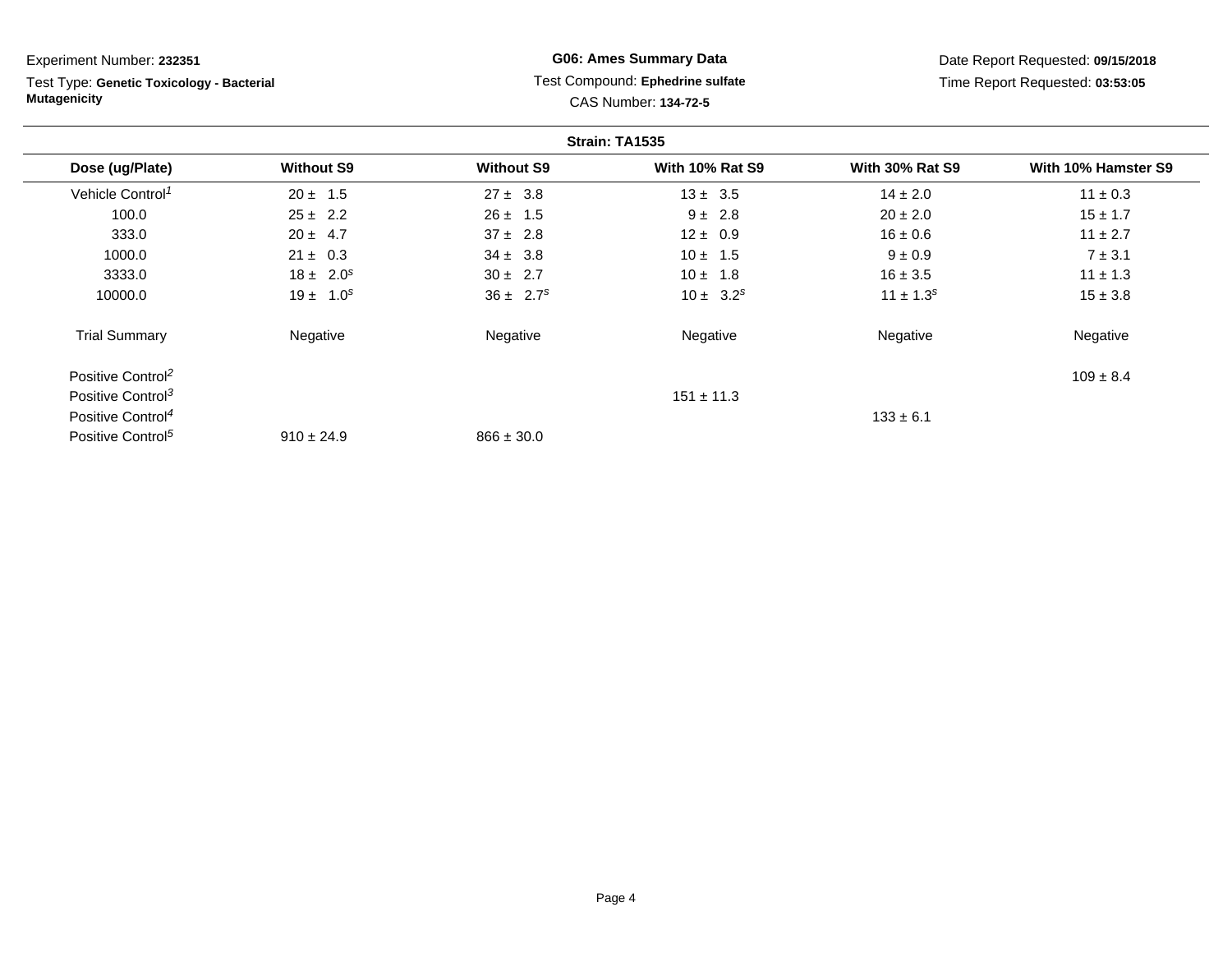Test Type: **Genetic Toxicology - Bacterial Mutagenicity**

| Dose (ug/Plate)               | With 30% Hamster S9       |
|-------------------------------|---------------------------|
| Vehicle Control <sup>1</sup>  | $15 \pm 1.0$              |
| 100.0                         | $14 \pm 3.8$              |
| 333.0                         | $16 \pm 1.0$              |
| 1000.0                        | $13 \pm 0.9$              |
| 3333.0                        | $16 \pm 0.6$              |
| 10000.0                       | $17 \pm 2.7$ <sup>s</sup> |
| <b>Trial Summary</b>          | Negative                  |
| Positive Control <sup>2</sup> |                           |
| Positive Control <sup>3</sup> |                           |
| Positive Control <sup>4</sup> | $286 \pm 7.4$             |
| Positive Control <sup>5</sup> |                           |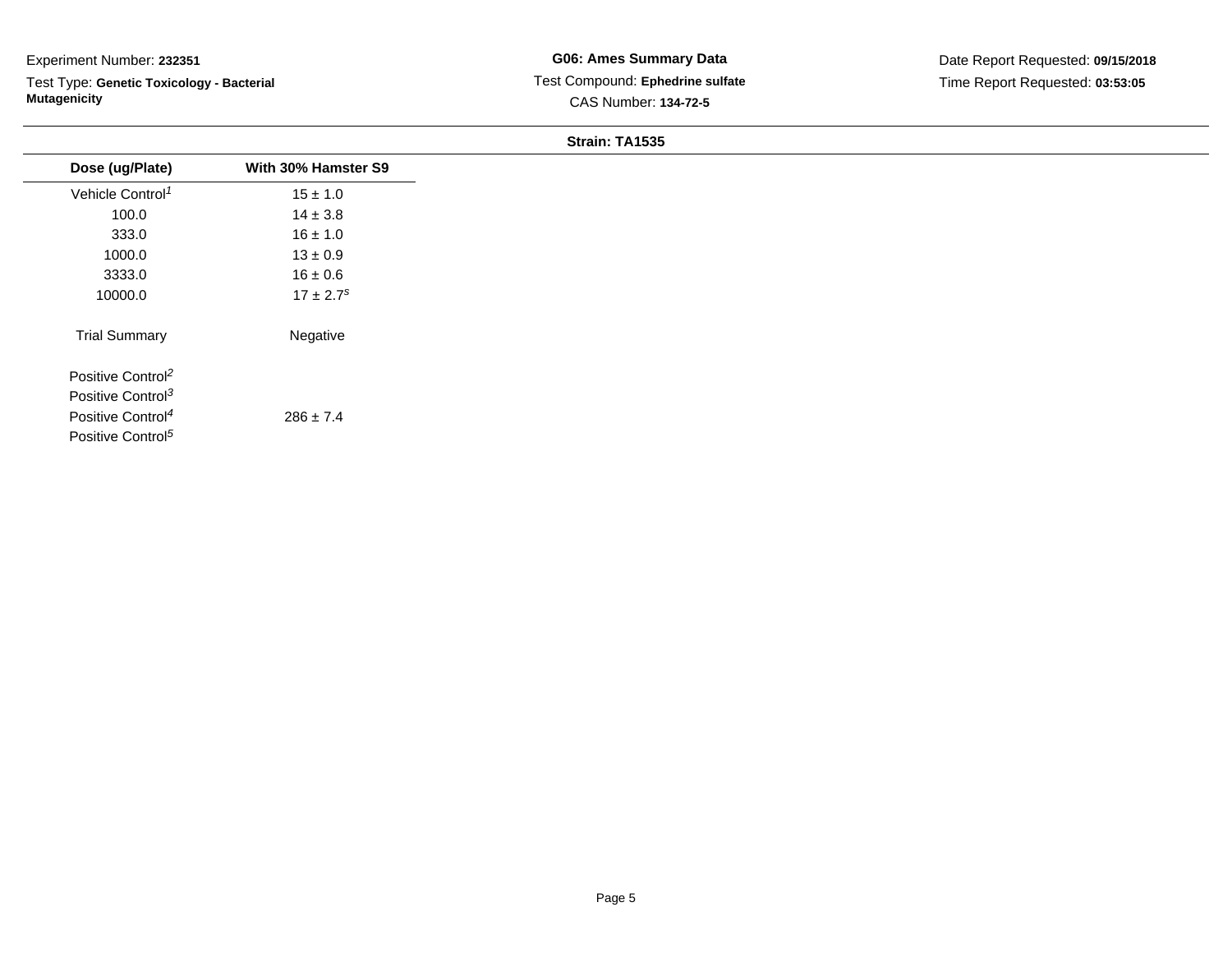| Experiment Number: 232351                                        |                   |                   | <b>G06: Ames Summary Data</b>                            |                        | Date Report Requested: 09/15/2018 |
|------------------------------------------------------------------|-------------------|-------------------|----------------------------------------------------------|------------------------|-----------------------------------|
| Test Type: Genetic Toxicology - Bacterial<br><b>Mutagenicity</b> |                   |                   | Test Compound: Ephedrine sulfate<br>CAS Number: 134-72-5 |                        | Time Report Requested: 03:53:05   |
|                                                                  |                   |                   | <b>Strain: TA97</b>                                      |                        |                                   |
| Dose (ug/Plate)                                                  | <b>Without S9</b> | <b>Without S9</b> | <b>With 10% Rat S9</b>                                   | <b>With 30% Rat S9</b> | With 10% Hamster S9               |
| Vehicle Control <sup>1</sup>                                     | $89 \pm 7.3$      | $94 \pm 4.7$      | $126 \pm 6.7$                                            | $181 \pm 3.8$          | $124 \pm 8.1$                     |
| 100.0                                                            | $81 \pm 5.7$      | $107 \pm 6.2$     | $126 \pm 4.2$                                            | $179 \pm 2.8$          | $130 \pm 3.8$                     |
| 333.0                                                            | $88 \pm 5.6$      | $99 \pm 3.6$      | $129 \pm 9.5$                                            | $185 \pm 8.8$          | $117 \pm 2.9$                     |
| 1000.0                                                           | $83 \pm 3.8$      | $101 \pm 5.9$     | $131 \pm 3.7$                                            | $190 \pm 11.7$         | $119 \pm 6.8$                     |
| 3333.0                                                           | $81 \pm 5.8^s$    | $98 \pm 4.4^s$    | $125 \pm 4.6^s$                                          | $161 \pm 6.9^s$        | $119 \pm 0.6$                     |
| 10000.0                                                          | $39 \pm 5.0^s$    | $86 \pm 8.7^s$    | $125 \pm 4.9^s$                                          | $161 \pm 4.2^s$        | $119 \pm 5.0$                     |
| <b>Trial Summary</b>                                             | Negative          | Negative          | Negative                                                 | Negative               | Negative                          |
| Positive Control <sup>2</sup>                                    |                   |                   |                                                          |                        | $1043 \pm 4.0$                    |
| Positive Control <sup>3</sup>                                    |                   |                   | $1420 \pm 37.3$                                          |                        |                                   |
| Positive Control <sup>4</sup>                                    |                   |                   |                                                          | $541 \pm 35.4$         |                                   |
| Positive Control <sup>6</sup>                                    | $555 \pm 15.0$    | $577 \pm 27.1$    |                                                          |                        |                                   |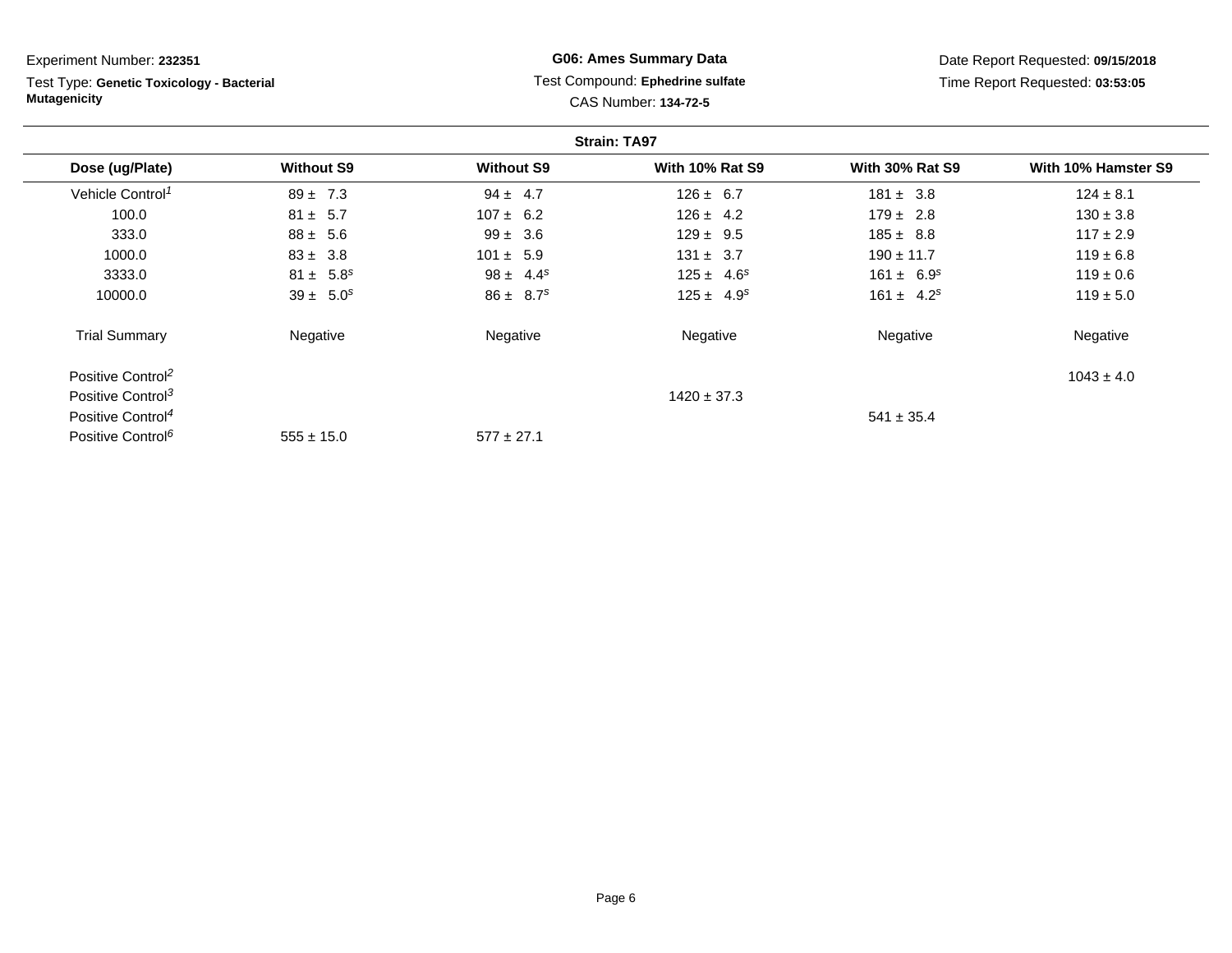Test Type: **Genetic Toxicology - Bacterial Mutagenicity**

**G06: Ames Summary Data** Test Compound: **Ephedrine sulfate**CAS Number: **134-72-5**

| Dose (ug/Plate)               | With 30% Hamster S9 |
|-------------------------------|---------------------|
| Vehicle Control <sup>1</sup>  | $154 \pm 4.6$       |
| 100.0                         | $160 \pm 2.3$       |
| 333.0                         | $147 \pm 1.7$       |
| 1000.0                        | $150 \pm 11.4$      |
| 3333.0                        | $154 \pm 2.4^s$     |
| 10000.0                       | $148 \pm 3.1^s$     |
| <b>Trial Summary</b>          | Negative            |
| Positive Control <sup>2</sup> |                     |
| Positive Control <sup>3</sup> |                     |
| Positive Control <sup>4</sup> | $989 \pm 19.6$      |
| Positive Control <sup>6</sup> |                     |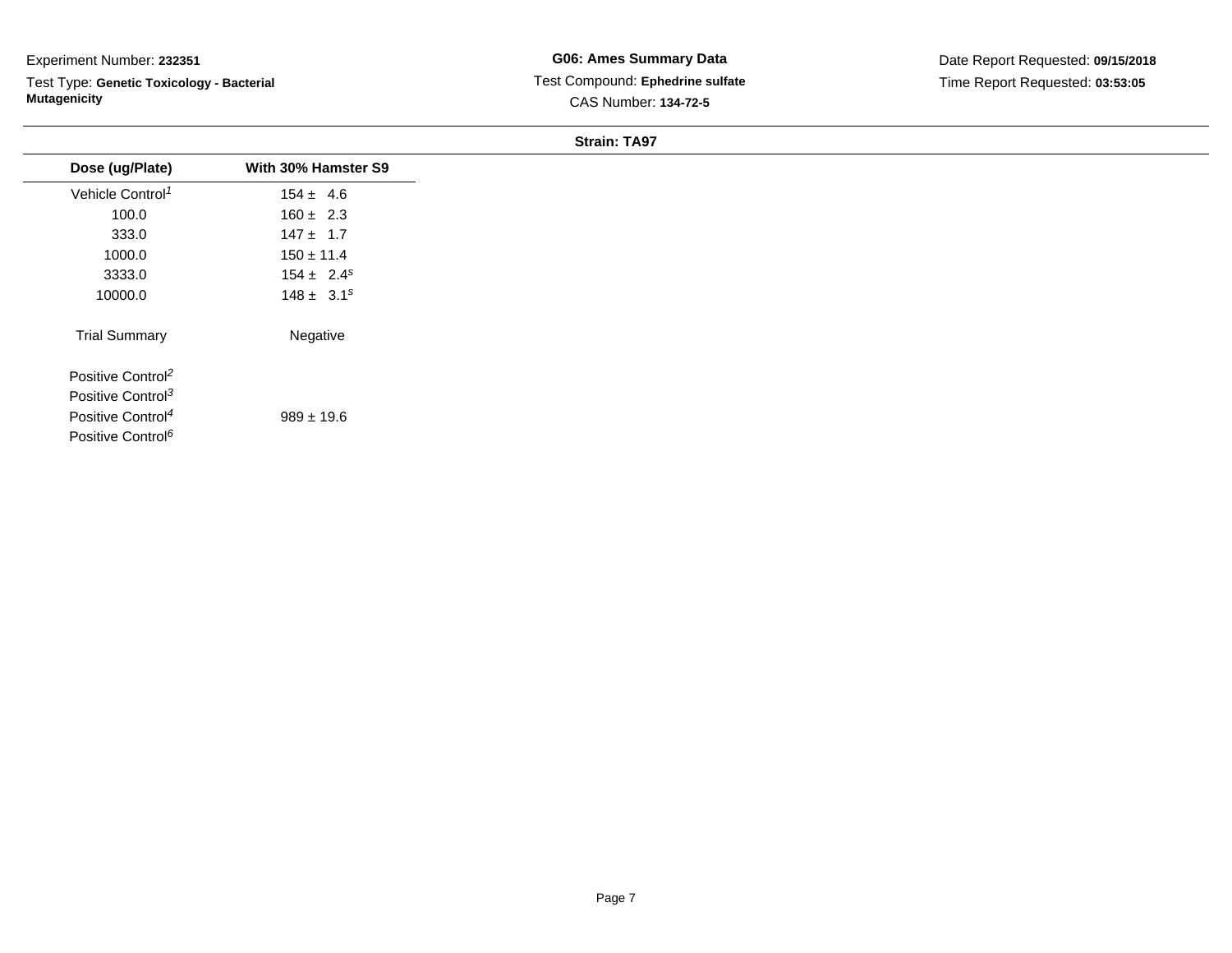| Experiment Number: 232351                                        |                   |                   | <b>G06: Ames Summary Data</b>                            |                        | Date Report Requested: 09/15/2018 |
|------------------------------------------------------------------|-------------------|-------------------|----------------------------------------------------------|------------------------|-----------------------------------|
| Test Type: Genetic Toxicology - Bacterial<br><b>Mutagenicity</b> |                   |                   | Test Compound: Ephedrine sulfate<br>CAS Number: 134-72-5 |                        | Time Report Requested: 03:53:05   |
|                                                                  |                   |                   | <b>Strain: TA98</b>                                      |                        |                                   |
| Dose (ug/Plate)                                                  | <b>Without S9</b> | <b>Without S9</b> | <b>With 10% Rat S9</b>                                   | <b>With 30% Rat S9</b> | With 10% Hamster S9               |
| Vehicle Control <sup>1</sup>                                     | $17 \pm 1.2$      | $17 \pm 0.3$      | $29 \pm 3.2$                                             | $31 \pm 2.4$           | $32 \pm 4.8$                      |
| 100.0                                                            | $14 \pm 2.1$      | $15 \pm 3.2$      | $28 \pm 0.9$                                             | $30 \pm 0.9$           | $26 \pm 0.6$                      |
| 333.0                                                            | $19 \pm 1.3$      | $19 \pm 2.2$      | $30 \pm 4.7$                                             | $31 \pm 1.8$           | $27 \pm 3.8$                      |
| 1000.0                                                           | $18 \pm 0.6$      | $16 \pm 2.3$      | $34 \pm 2.3$                                             | $32 \pm 2.3$           | $25 \pm 5.5$                      |
| 3333.0                                                           | $19 \pm 1.7$      | $14 \pm 1.2$      | $29 \pm 0.3$                                             | $36 \pm 2.0$           | $25 \pm 3.5$                      |
| 10000.0                                                          | $16 \pm 0.9$      | $21 \pm 0.3$      | $31 \pm 3.8$                                             | $35 \pm 3.0$           | $30 \pm 3.2$                      |
| <b>Trial Summary</b>                                             | Negative          | Negative          | Negative                                                 | Negative               | Negative                          |
| Positive Control <sup>2</sup>                                    |                   |                   |                                                          |                        | $1387 \pm 78.0$                   |
| Positive Control <sup>3</sup>                                    |                   |                   | $1819 \pm 53.2$                                          |                        |                                   |
| Positive Control <sup>4</sup>                                    |                   |                   |                                                          | $875 \pm 1.7$          |                                   |
| Positive Control <sup>7</sup>                                    | $1479 \pm 36.0$   | $1741 \pm 11.7$   |                                                          |                        |                                   |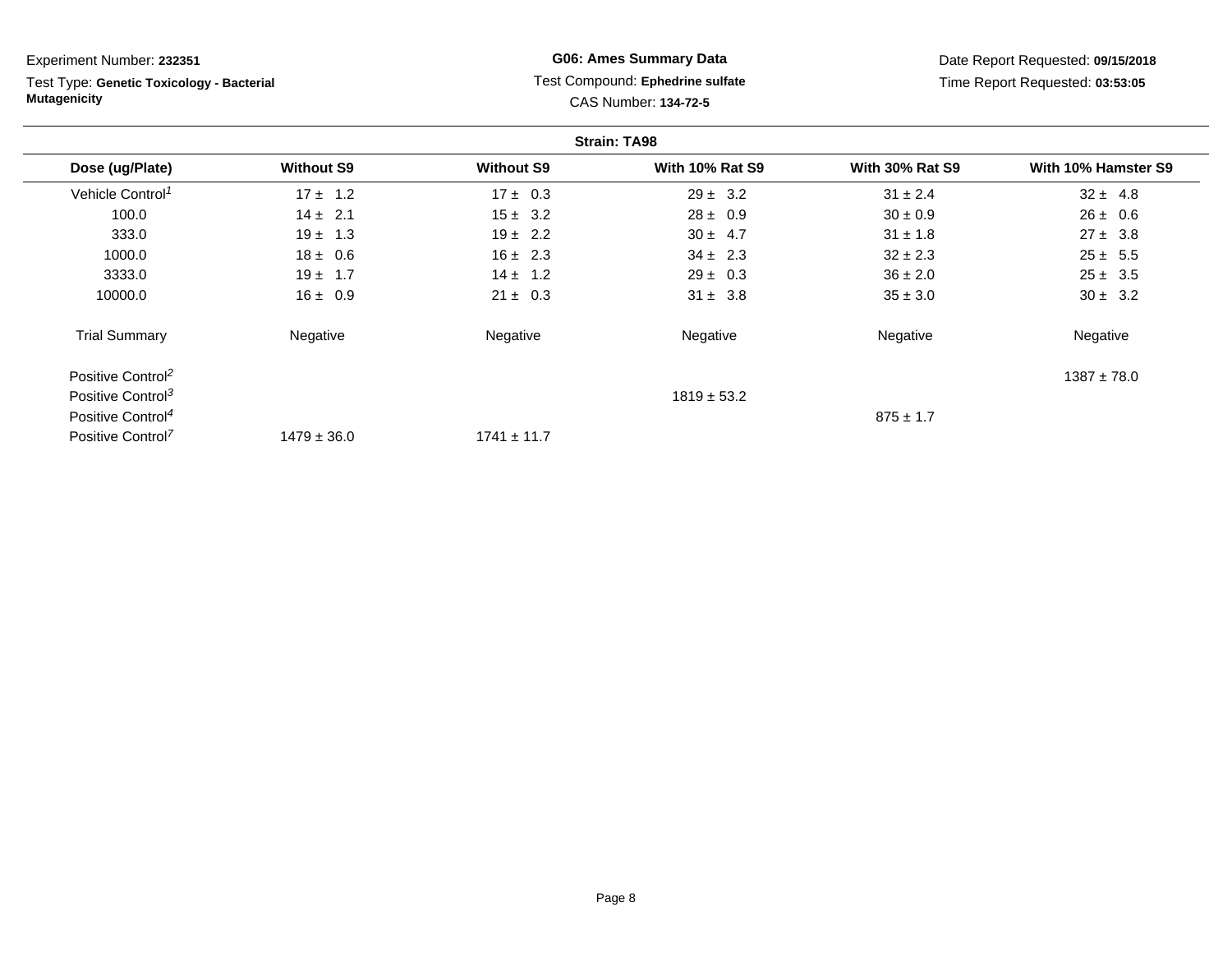Test Type: **Genetic Toxicology - Bacterial Mutagenicity**

| Dose (ug/Plate)               | With 30% Hamster S9 |
|-------------------------------|---------------------|
| Vehicle Control <sup>1</sup>  | $36 \pm 3.2$        |
| 100.0                         | $34 \pm 2.2$        |
| 333.0                         | $27 \pm 3.5$        |
| 1000.0                        | $38 \pm 2.0$        |
| 3333.0                        | $35 \pm 4.0$        |
| 10000.0                       | $41 \pm 5.3$        |
| <b>Trial Summary</b>          | Negative            |
| Positive Control <sup>2</sup> |                     |
| Positive Control <sup>3</sup> |                     |
| Positive Control <sup>4</sup> | $1366 \pm 27.7$     |
| Positive Control <sup>7</sup> |                     |